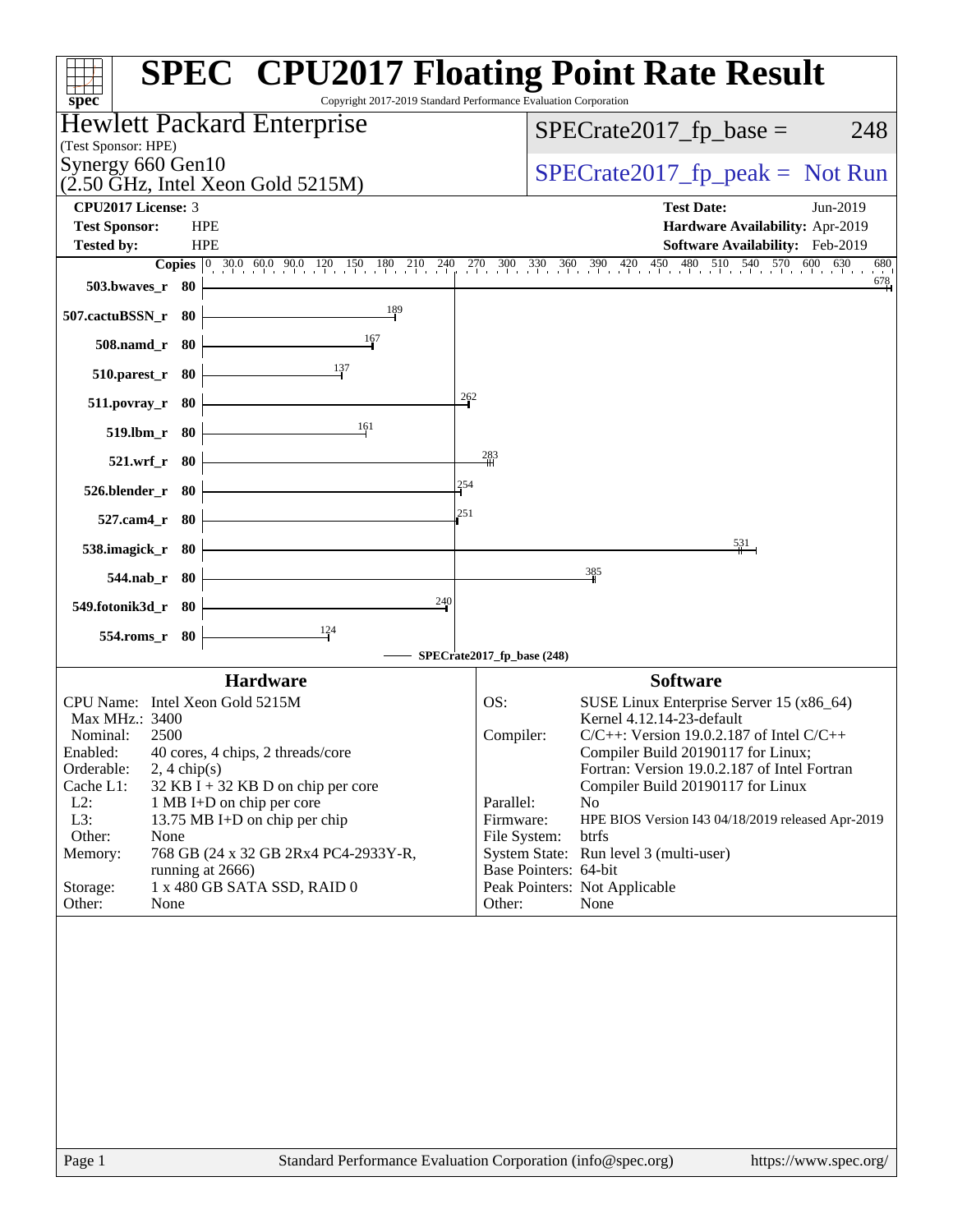#### **[spec](http://www.spec.org/) [SPEC CPU2017 Floating Point Rate Result](http://www.spec.org/auto/cpu2017/Docs/result-fields.html#SPECCPU2017FloatingPointRateResult)** Copyright 2017-2019 Standard Performance Evaluation Corporation (Test Sponsor: HPE) Hewlett Packard Enterprise  $(2.50 \text{ GHz}$ , Intel Xeon Gold 5215M) Synergy 660 Gen10  $S^{perg}$  [SPECrate2017\\_fp\\_peak =](http://www.spec.org/auto/cpu2017/Docs/result-fields.html#SPECrate2017fppeak) Not Run  $SPECTate2017<sub>fp</sub> base = 248$ **[CPU2017 License:](http://www.spec.org/auto/cpu2017/Docs/result-fields.html#CPU2017License)** 3 **[Test Date:](http://www.spec.org/auto/cpu2017/Docs/result-fields.html#TestDate)** Jun-2019 **[Test Sponsor:](http://www.spec.org/auto/cpu2017/Docs/result-fields.html#TestSponsor)** HPE **[Hardware Availability:](http://www.spec.org/auto/cpu2017/Docs/result-fields.html#HardwareAvailability)** Apr-2019 **[Tested by:](http://www.spec.org/auto/cpu2017/Docs/result-fields.html#Testedby)** HPE **[Software Availability:](http://www.spec.org/auto/cpu2017/Docs/result-fields.html#SoftwareAvailability)** Feb-2019 **[Results Table](http://www.spec.org/auto/cpu2017/Docs/result-fields.html#ResultsTable) [Benchmark](http://www.spec.org/auto/cpu2017/Docs/result-fields.html#Benchmark) [Copies](http://www.spec.org/auto/cpu2017/Docs/result-fields.html#Copies) [Seconds](http://www.spec.org/auto/cpu2017/Docs/result-fields.html#Seconds) [Ratio](http://www.spec.org/auto/cpu2017/Docs/result-fields.html#Ratio) [Seconds](http://www.spec.org/auto/cpu2017/Docs/result-fields.html#Seconds) [Ratio](http://www.spec.org/auto/cpu2017/Docs/result-fields.html#Ratio) [Seconds](http://www.spec.org/auto/cpu2017/Docs/result-fields.html#Seconds) [Ratio](http://www.spec.org/auto/cpu2017/Docs/result-fields.html#Ratio) Base [Copies](http://www.spec.org/auto/cpu2017/Docs/result-fields.html#Copies) [Seconds](http://www.spec.org/auto/cpu2017/Docs/result-fields.html#Seconds) [Ratio](http://www.spec.org/auto/cpu2017/Docs/result-fields.html#Ratio) [Seconds](http://www.spec.org/auto/cpu2017/Docs/result-fields.html#Seconds) [Ratio](http://www.spec.org/auto/cpu2017/Docs/result-fields.html#Ratio) [Seconds](http://www.spec.org/auto/cpu2017/Docs/result-fields.html#Seconds) [Ratio](http://www.spec.org/auto/cpu2017/Docs/result-fields.html#Ratio) Peak** [503.bwaves\\_r](http://www.spec.org/auto/cpu2017/Docs/benchmarks/503.bwaves_r.html) 80 **[1183](http://www.spec.org/auto/cpu2017/Docs/result-fields.html#Median) [678](http://www.spec.org/auto/cpu2017/Docs/result-fields.html#Median)** 1181 679 1190 674 [507.cactuBSSN\\_r](http://www.spec.org/auto/cpu2017/Docs/benchmarks/507.cactuBSSN_r.html) 80 534 190 536 189 **[535](http://www.spec.org/auto/cpu2017/Docs/result-fields.html#Median) [189](http://www.spec.org/auto/cpu2017/Docs/result-fields.html#Median)** [508.namd\\_r](http://www.spec.org/auto/cpu2017/Docs/benchmarks/508.namd_r.html) 80 457 166 **[455](http://www.spec.org/auto/cpu2017/Docs/result-fields.html#Median) [167](http://www.spec.org/auto/cpu2017/Docs/result-fields.html#Median)** 452 168 [510.parest\\_r](http://www.spec.org/auto/cpu2017/Docs/benchmarks/510.parest_r.html) 80 **[1527](http://www.spec.org/auto/cpu2017/Docs/result-fields.html#Median) [137](http://www.spec.org/auto/cpu2017/Docs/result-fields.html#Median)** 1525 137 1538 136 [511.povray\\_r](http://www.spec.org/auto/cpu2017/Docs/benchmarks/511.povray_r.html) 80 712 263 715 261 **[712](http://www.spec.org/auto/cpu2017/Docs/result-fields.html#Median) [262](http://www.spec.org/auto/cpu2017/Docs/result-fields.html#Median)** [519.lbm\\_r](http://www.spec.org/auto/cpu2017/Docs/benchmarks/519.lbm_r.html) 80 525 160 524 161 **[525](http://www.spec.org/auto/cpu2017/Docs/result-fields.html#Median) [161](http://www.spec.org/auto/cpu2017/Docs/result-fields.html#Median)** [521.wrf\\_r](http://www.spec.org/auto/cpu2017/Docs/benchmarks/521.wrf_r.html) 80 626 286 639 281 **[632](http://www.spec.org/auto/cpu2017/Docs/result-fields.html#Median) [283](http://www.spec.org/auto/cpu2017/Docs/result-fields.html#Median)**

#### **[Submit Notes](http://www.spec.org/auto/cpu2017/Docs/result-fields.html#SubmitNotes)**

Results appear in the [order in which they were run](http://www.spec.org/auto/cpu2017/Docs/result-fields.html#RunOrder). Bold underlined text [indicates a median measurement](http://www.spec.org/auto/cpu2017/Docs/result-fields.html#Median).

 The numactl mechanism was used to bind copies to processors. The config file option 'submit' was used to generate numactl commands to bind each copy to a specific processor. For details, please see the config file.

#### **[Operating System Notes](http://www.spec.org/auto/cpu2017/Docs/result-fields.html#OperatingSystemNotes)**

 Stack size set to unlimited using "ulimit -s unlimited" Transparent Huge Pages enabled by default Prior to runcpu invocation Filesystem page cache synced and cleared with:<br>sync: echo 3 > /proc/sys/vm/drop caches /proc/sys/vm/drop\_caches runcpu command invoked through numactl i.e.: numactl --interleave=all runcpu <etc>

[526.blender\\_r](http://www.spec.org/auto/cpu2017/Docs/benchmarks/526.blender_r.html) 80 **[480](http://www.spec.org/auto/cpu2017/Docs/result-fields.html#Median) [254](http://www.spec.org/auto/cpu2017/Docs/result-fields.html#Median)** 479 254 480 254 [527.cam4\\_r](http://www.spec.org/auto/cpu2017/Docs/benchmarks/527.cam4_r.html) 80 557 251 561 250 **[558](http://www.spec.org/auto/cpu2017/Docs/result-fields.html#Median) [251](http://www.spec.org/auto/cpu2017/Docs/result-fields.html#Median)** [538.imagick\\_r](http://www.spec.org/auto/cpu2017/Docs/benchmarks/538.imagick_r.html) 80 365 545 **[375](http://www.spec.org/auto/cpu2017/Docs/result-fields.html#Median) [531](http://www.spec.org/auto/cpu2017/Docs/result-fields.html#Median)** 377 528 [544.nab\\_r](http://www.spec.org/auto/cpu2017/Docs/benchmarks/544.nab_r.html) 80 351 384 348 387 **[349](http://www.spec.org/auto/cpu2017/Docs/result-fields.html#Median) [385](http://www.spec.org/auto/cpu2017/Docs/result-fields.html#Median)** [549.fotonik3d\\_r](http://www.spec.org/auto/cpu2017/Docs/benchmarks/549.fotonik3d_r.html) 80 1294 241 1303 239 **[1297](http://www.spec.org/auto/cpu2017/Docs/result-fields.html#Median) [240](http://www.spec.org/auto/cpu2017/Docs/result-fields.html#Median)** [554.roms\\_r](http://www.spec.org/auto/cpu2017/Docs/benchmarks/554.roms_r.html) 80 1029 124 **[1028](http://www.spec.org/auto/cpu2017/Docs/result-fields.html#Median) [124](http://www.spec.org/auto/cpu2017/Docs/result-fields.html#Median)** 1026 124

> **[SPECrate2017\\_fp\\_base =](http://www.spec.org/auto/cpu2017/Docs/result-fields.html#SPECrate2017fpbase) 248 [SPECrate2017\\_fp\\_peak =](http://www.spec.org/auto/cpu2017/Docs/result-fields.html#SPECrate2017fppeak) Not Run**

#### **[General Notes](http://www.spec.org/auto/cpu2017/Docs/result-fields.html#GeneralNotes)**

Environment variables set by runcpu before the start of the run: LD LIBRARY PATH = "/home/cpu2017 u2/lib/ia32:/home/cpu2017 u2/lib/intel64"

 Binaries compiled on a system with 1x Intel Core i9-7900X CPU + 32GB RAM memory using Redhat Enterprise Linux 7.5 NA: The test sponsor attests, as of date of publication, that CVE-2017-5754 (Meltdown)

**(Continued on next page)**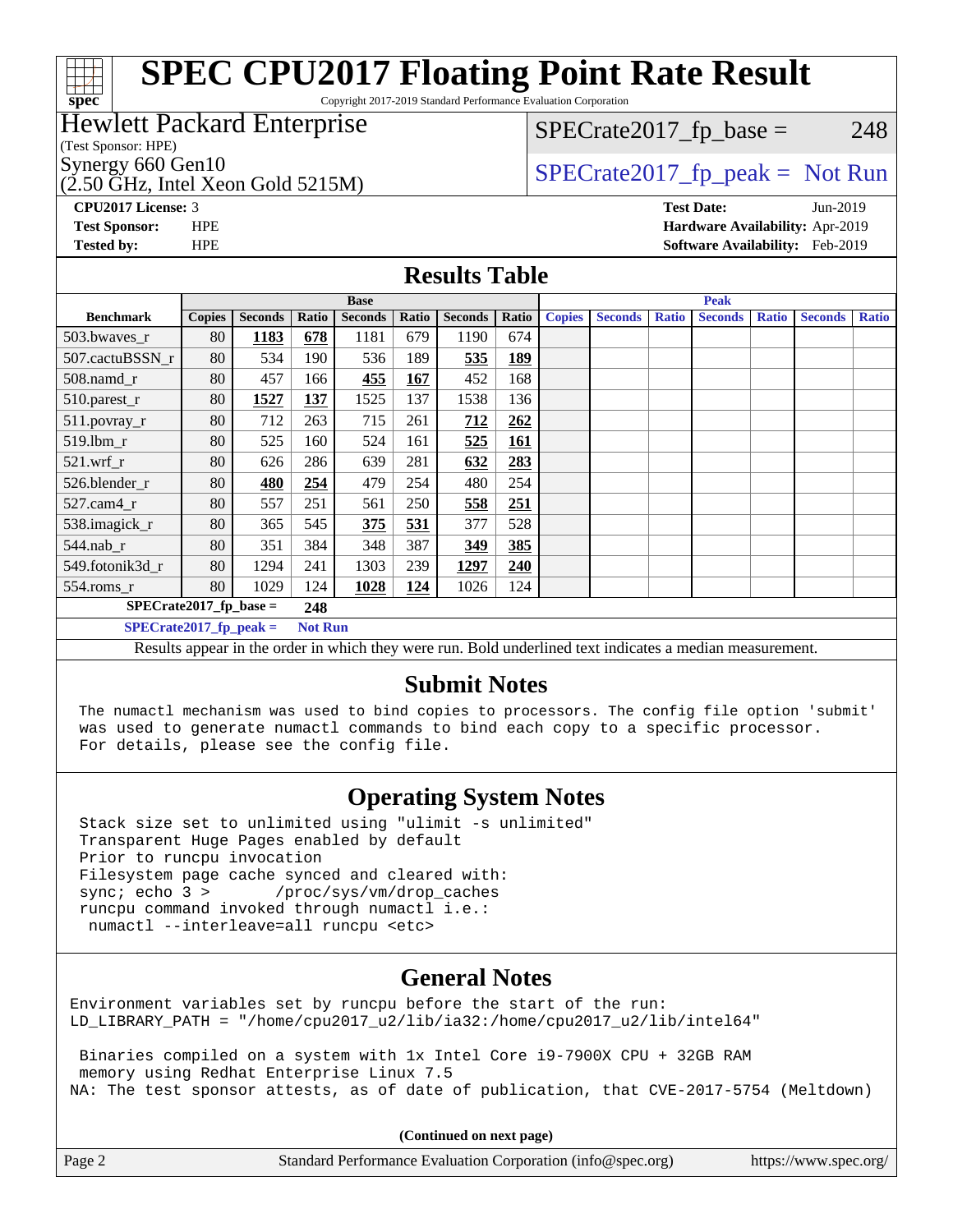## **[SPEC CPU2017 Floating Point Rate Result](http://www.spec.org/auto/cpu2017/Docs/result-fields.html#SPECCPU2017FloatingPointRateResult)**

Copyright 2017-2019 Standard Performance Evaluation Corporation

#### Hewlett Packard Enterprise

 $SPECTate2017<sub>fr</sub> base = 248$ 

(Test Sponsor: HPE)

**[spec](http://www.spec.org/)**<sup>®</sup>

Synergy 660 Gen10<br>  $SPECrate2017$  fp\_peak = Not Run

### (2.50 GHz, Intel Xeon Gold 5215M)

**[Tested by:](http://www.spec.org/auto/cpu2017/Docs/result-fields.html#Testedby)** HPE **[Software Availability:](http://www.spec.org/auto/cpu2017/Docs/result-fields.html#SoftwareAvailability)** Feb-2019

**[CPU2017 License:](http://www.spec.org/auto/cpu2017/Docs/result-fields.html#CPU2017License)** 3 **[Test Date:](http://www.spec.org/auto/cpu2017/Docs/result-fields.html#TestDate)** Jun-2019 **[Test Sponsor:](http://www.spec.org/auto/cpu2017/Docs/result-fields.html#TestSponsor)** HPE **[Hardware Availability:](http://www.spec.org/auto/cpu2017/Docs/result-fields.html#HardwareAvailability)** Apr-2019

#### **[General Notes \(Continued\)](http://www.spec.org/auto/cpu2017/Docs/result-fields.html#GeneralNotes)**

Page 3 Standard Performance Evaluation Corporation [\(info@spec.org\)](mailto:info@spec.org) <https://www.spec.org/> is mitigated in the system as tested and documented. Yes: The test sponsor attests, as of date of publication, that CVE-2017-5753 (Spectre variant 1) is mitigated in the system as tested and documented. Yes: The test sponsor attests, as of date of publication, that CVE-2017-5715 (Spectre variant 2) is mitigated in the system as tested and documented. **[Platform Notes](http://www.spec.org/auto/cpu2017/Docs/result-fields.html#PlatformNotes)** BIOS Configuration: Thermal Configuration set to Maximum Cooling Memory Patrol Scrubbing set to Disabled LLC Prefetch set to Enabled LLC Dead Line Allocation set to Disabled Enhanced Processor Performance set to Enabled Workload Profile set to General Throughput Compute Workload Profile set to Custom Energy/Performance Bias set to Balanced Performance Sysinfo program /home/cpu2017\_u2/bin/sysinfo Rev: r5974 of 2018-05-19 9bcde8f2999c33d61f64985e45859ea9 running on sy660-gen10 Thu Jun 13 02:03:16 2019 SUT (System Under Test) info as seen by some common utilities. For more information on this section, see <https://www.spec.org/cpu2017/Docs/config.html#sysinfo> From /proc/cpuinfo model name : Intel(R) Xeon(R) Gold 5215M CPU @ 2.50GHz 4 "physical id"s (chips) 80 "processors" cores, siblings (Caution: counting these is hw and system dependent. The following excerpts from /proc/cpuinfo might not be reliable. Use with caution.) cpu cores : 10 siblings : 20 physical 0: cores 0 1 2 3 4 8 9 10 11 12 physical 1: cores 0 1 2 3 4 8 9 10 11 12 physical 2: cores 0 1 2 3 4 8 9 10 11 12 physical 3: cores 0 1 2 3 4 8 9 10 11 12 From lscpu: Architecture: x86\_64 CPU op-mode(s): 32-bit, 64-bit Byte Order: Little Endian  $CPU(s):$  80 On-line CPU(s) list: 0-79 Thread(s) per core: 2 Core(s) per socket: 10 **(Continued on next page)**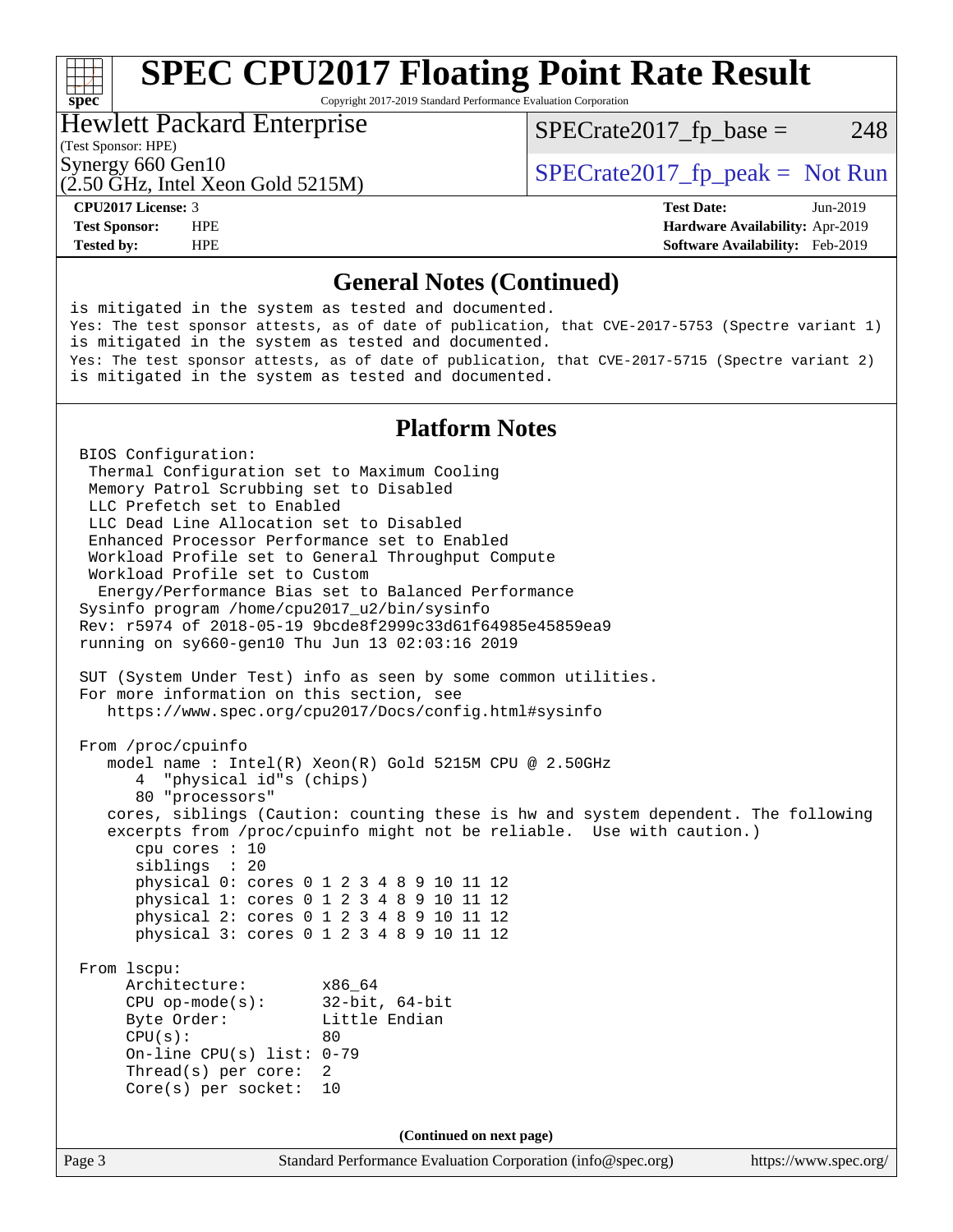# **[spec](http://www.spec.org/)**

## **[SPEC CPU2017 Floating Point Rate Result](http://www.spec.org/auto/cpu2017/Docs/result-fields.html#SPECCPU2017FloatingPointRateResult)**

Copyright 2017-2019 Standard Performance Evaluation Corporation

### Hewlett Packard Enterprise

 $SPECrate2017_fp\_base = 248$ 

(Test Sponsor: HPE)

 $(2.50 \text{ GHz}, \text{Intel Xeon Gold } 5215 \text{M})$ 

Synergy 660 Gen10<br>  $\begin{array}{c|c}\n\text{Specrate2017\_fp\_peak} = \text{Not Run} \\
\hline\n\text{Specrate2017\_fp\_peak} = \text{Not Run}\n\end{array}$ 

**[CPU2017 License:](http://www.spec.org/auto/cpu2017/Docs/result-fields.html#CPU2017License)** 3 **[Test Date:](http://www.spec.org/auto/cpu2017/Docs/result-fields.html#TestDate)** Jun-2019 **[Test Sponsor:](http://www.spec.org/auto/cpu2017/Docs/result-fields.html#TestSponsor)** HPE **[Hardware Availability:](http://www.spec.org/auto/cpu2017/Docs/result-fields.html#HardwareAvailability)** Apr-2019 **[Tested by:](http://www.spec.org/auto/cpu2017/Docs/result-fields.html#Testedby)** HPE **[Software Availability:](http://www.spec.org/auto/cpu2017/Docs/result-fields.html#SoftwareAvailability)** Feb-2019

#### **[Platform Notes \(Continued\)](http://www.spec.org/auto/cpu2017/Docs/result-fields.html#PlatformNotes)**

| Socket(s):                                                                           | 4                                                                                    |  |  |  |
|--------------------------------------------------------------------------------------|--------------------------------------------------------------------------------------|--|--|--|
| NUMA $node(s):$                                                                      | 4                                                                                    |  |  |  |
| Vendor ID:                                                                           | GenuineIntel                                                                         |  |  |  |
| CPU family:                                                                          | 6                                                                                    |  |  |  |
| Model:                                                                               | 85                                                                                   |  |  |  |
| Model name:                                                                          | $Intel(R) Xeon(R) Gold 5215M CPU @ 2.50GHz$                                          |  |  |  |
| Stepping:                                                                            | 6                                                                                    |  |  |  |
| CPU MHz:                                                                             | 2500.000                                                                             |  |  |  |
| BogoMIPS:                                                                            | 5000.00                                                                              |  |  |  |
| Virtualization:                                                                      | $VT - x$                                                                             |  |  |  |
| L1d cache:                                                                           | 32K                                                                                  |  |  |  |
| Lli cache:                                                                           | 32K                                                                                  |  |  |  |
| L2 cache:                                                                            | 1024K                                                                                |  |  |  |
| L3 cache:                                                                            | 14080K                                                                               |  |  |  |
| NUMA node0 CPU(s):                                                                   | $0 - 9, 40 - 49$                                                                     |  |  |  |
| NUMA nodel CPU(s):                                                                   | $10 - 19,50 - 59$                                                                    |  |  |  |
| NUMA $node2$ $CPU(s):$                                                               | $20 - 29,60 - 69$                                                                    |  |  |  |
| NUMA $node3$ CPU $(s)$ :                                                             | $30 - 39, 70 - 79$                                                                   |  |  |  |
| Flags:                                                                               | fpu vme de pse tsc msr pae mce cx8 apic sep mtrr pge mca cmov                        |  |  |  |
|                                                                                      | pat pse36 clflush dts acpi mmx fxsr sse sse2 ss ht tm pbe syscall nx pdpelgb rdtscp  |  |  |  |
|                                                                                      | lm constant_tsc art arch_perfmon pebs bts rep_good nopl xtopology nonstop_tsc cpuid  |  |  |  |
|                                                                                      | aperfmperf tsc_known_freq pni pclmulqdq dtes64 monitor ds_cpl vmx smx est tm2 ssse3  |  |  |  |
|                                                                                      | sdbg fma cx16 xtpr pdcm pcid dca sse4_1 sse4_2 x2apic movbe popcnt                   |  |  |  |
|                                                                                      | tsc_deadline_timer aes xsave avx f16c rdrand lahf_lm abm 3dnowprefetch cpuid_fault   |  |  |  |
|                                                                                      | epb cat_13 cdp_13 invpcid_single intel_ppin mba tpr_shadow vnmi flexpriority ept     |  |  |  |
|                                                                                      | vpid fsgsbase tsc_adjust bmil hle avx2 smep bmi2 erms invpcid rtm cqm mpx rdt_a      |  |  |  |
| avx512f avx512dq rdseed adx smap clflushopt clwb intel_pt avx512cd avx512bw avx512vl |                                                                                      |  |  |  |
| xsaveopt xsavec xgetbvl xsaves cqm_llc cqm_occup_llc cqm_mbm_total cqm_mbm_local     |                                                                                      |  |  |  |
|                                                                                      | ibpb ibrs stibp dtherm ida arat pln pts pku ospke avx512_vnni arch_capabilities ssbd |  |  |  |
|                                                                                      |                                                                                      |  |  |  |
| /proc/cpuinfo cache data                                                             |                                                                                      |  |  |  |
| cache size : 14080 KB                                                                |                                                                                      |  |  |  |
|                                                                                      |                                                                                      |  |  |  |
|                                                                                      | From numactl --hardware WARNING: a numactl 'node' might or might not correspond to a |  |  |  |
| physical chip.                                                                       |                                                                                      |  |  |  |
| $available: 4 nodes (0-3)$                                                           |                                                                                      |  |  |  |
|                                                                                      | node 0 cpus: 0 1 2 3 4 5 6 7 8 9 40 41 42 43 44 45 46 47 48 49                       |  |  |  |
| node 0 size: 193017 MB                                                               |                                                                                      |  |  |  |
| node 0 free: 192557 MB                                                               |                                                                                      |  |  |  |
|                                                                                      | node 1 cpus: 10 11 12 13 14 15 16 17 18 19 50 51 52 53 54 55 56 57 58 59             |  |  |  |
| node 1 size: 193532 MB                                                               |                                                                                      |  |  |  |
| node 1 free: 193296 MB                                                               |                                                                                      |  |  |  |
|                                                                                      | node 2 cpus: 20 21 22 23 24 25 26 27 28 29 60 61 62 63 64 65 66 67 68 69             |  |  |  |
| node 2 size: 193532 MB                                                               |                                                                                      |  |  |  |
| node 2 free: 193287 MB                                                               |                                                                                      |  |  |  |
|                                                                                      | node 3 cpus: 30 31 32 33 34 35 36 37 38 39 70 71 72 73 74 75 76 77 78 79             |  |  |  |
| node 3 size: 193322 MB                                                               |                                                                                      |  |  |  |
|                                                                                      |                                                                                      |  |  |  |
|                                                                                      |                                                                                      |  |  |  |

**(Continued on next page)**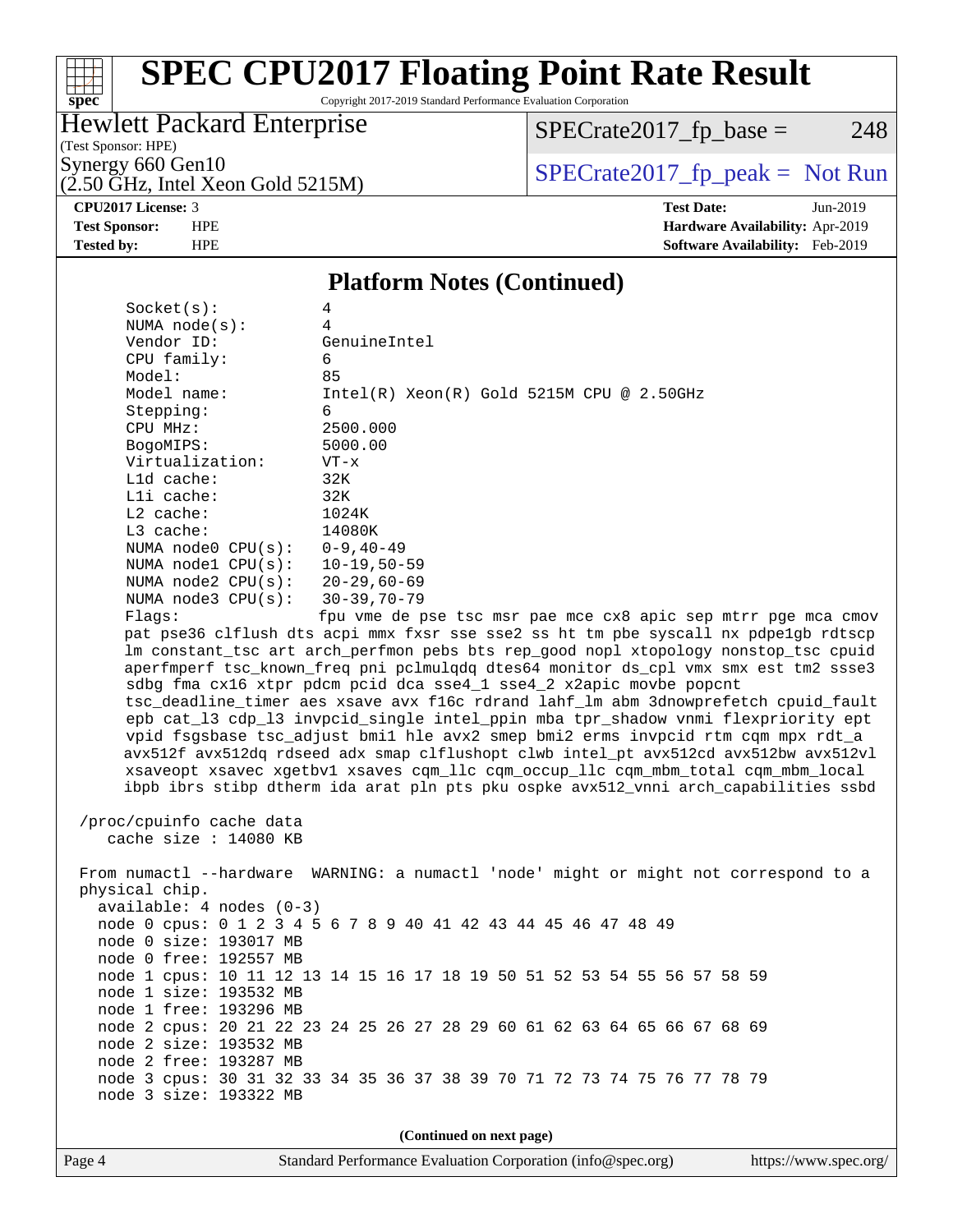| <b>SPEC CPU2017 Floating Point Rate Result</b><br>Copyright 2017-2019 Standard Performance Evaluation Corporation<br>$spec^*$                                                                                                                                                                                                                                                                                                                                                                                                                                                                                                                                                                                                                                                                                                                                                                                                                                                                                                                                                                                                                                                                                                                                                                                                                                                                                  |                                                                    |  |  |  |  |
|----------------------------------------------------------------------------------------------------------------------------------------------------------------------------------------------------------------------------------------------------------------------------------------------------------------------------------------------------------------------------------------------------------------------------------------------------------------------------------------------------------------------------------------------------------------------------------------------------------------------------------------------------------------------------------------------------------------------------------------------------------------------------------------------------------------------------------------------------------------------------------------------------------------------------------------------------------------------------------------------------------------------------------------------------------------------------------------------------------------------------------------------------------------------------------------------------------------------------------------------------------------------------------------------------------------------------------------------------------------------------------------------------------------|--------------------------------------------------------------------|--|--|--|--|
| <b>Hewlett Packard Enterprise</b><br>(Test Sponsor: HPE)                                                                                                                                                                                                                                                                                                                                                                                                                                                                                                                                                                                                                                                                                                                                                                                                                                                                                                                                                                                                                                                                                                                                                                                                                                                                                                                                                       | $SPECrate2017fp base =$<br>248                                     |  |  |  |  |
| Synergy 660 Gen10<br>$(2.50 \text{ GHz}, \text{Intel Xeon Gold } 5215 \text{M})$                                                                                                                                                                                                                                                                                                                                                                                                                                                                                                                                                                                                                                                                                                                                                                                                                                                                                                                                                                                                                                                                                                                                                                                                                                                                                                                               | $SPECTate2017$ fp peak = Not Run                                   |  |  |  |  |
| CPU2017 License: 3                                                                                                                                                                                                                                                                                                                                                                                                                                                                                                                                                                                                                                                                                                                                                                                                                                                                                                                                                                                                                                                                                                                                                                                                                                                                                                                                                                                             | <b>Test Date:</b><br>Jun-2019                                      |  |  |  |  |
| <b>Test Sponsor:</b><br><b>HPE</b><br><b>HPE</b><br><b>Tested by:</b>                                                                                                                                                                                                                                                                                                                                                                                                                                                                                                                                                                                                                                                                                                                                                                                                                                                                                                                                                                                                                                                                                                                                                                                                                                                                                                                                          | Hardware Availability: Apr-2019<br>Software Availability: Feb-2019 |  |  |  |  |
|                                                                                                                                                                                                                                                                                                                                                                                                                                                                                                                                                                                                                                                                                                                                                                                                                                                                                                                                                                                                                                                                                                                                                                                                                                                                                                                                                                                                                |                                                                    |  |  |  |  |
| <b>Platform Notes (Continued)</b><br>node 3 free: 193069 MB<br>node distances:<br>node<br>$\overline{0}$<br>$\overline{1}$<br>2<br>3<br>0:<br>10<br>21<br>21<br>21<br>1:<br>21<br>10<br>21<br>21<br>2:<br>21<br>21<br>10<br>21<br>3:<br>21<br>21<br>21<br>10<br>From /proc/meminfo<br>MemTotal:<br>791965824 kB<br>HugePages_Total:<br>0<br>2048 kB<br>Hugepagesize:<br>From /etc/*release* /etc/*version*<br>os-release:<br>NAME="SLES"<br>VERSION="15"<br>VERSION_ID="15"<br>PRETTY_NAME="SUSE Linux Enterprise Server 15"<br>ID="sles"<br>ID LIKE="suse"<br>$ANSI\_COLOR = "0; 32"$<br>CPE_NAME="cpe:/o:suse:sles:15"<br>uname $-a$ :<br>Linux sy660-gen10 4.12.14-23-default #1 SMP Tue May 29 21:04:44 UTC 2018 (cd0437b)<br>x86_64 x86_64 x86_64 GNU/Linux<br>Kernel self-reported vulnerability status:<br>CVE-2017-5754 (Meltdown):<br>Not affected<br>CVE-2017-5753 (Spectre variant 1): Mitigation: __user pointer sanitization<br>CVE-2017-5715 (Spectre variant 2): Mitigation: Indirect Branch Restricted Speculation,<br>IBPB, IBRS_FW<br>run-level 3 Jun 13 02:02<br>SPEC is set to: /home/cpu2017_u2<br>Filesystem<br>Type<br>Size Used Avail Use% Mounted on<br>/dev/sdb2<br>btrfs 445G 124G 321G 28% / home<br>Additional information from dmidecode follows. WARNING: Use caution when you interpret<br>this section. The 'dmidecode' program reads system data which is "intended to allow |                                                                    |  |  |  |  |
| (Continued on next page)                                                                                                                                                                                                                                                                                                                                                                                                                                                                                                                                                                                                                                                                                                                                                                                                                                                                                                                                                                                                                                                                                                                                                                                                                                                                                                                                                                                       |                                                                    |  |  |  |  |
| Page 5<br>Standard Performance Evaluation Corporation (info@spec.org)                                                                                                                                                                                                                                                                                                                                                                                                                                                                                                                                                                                                                                                                                                                                                                                                                                                                                                                                                                                                                                                                                                                                                                                                                                                                                                                                          | https://www.spec.org/                                              |  |  |  |  |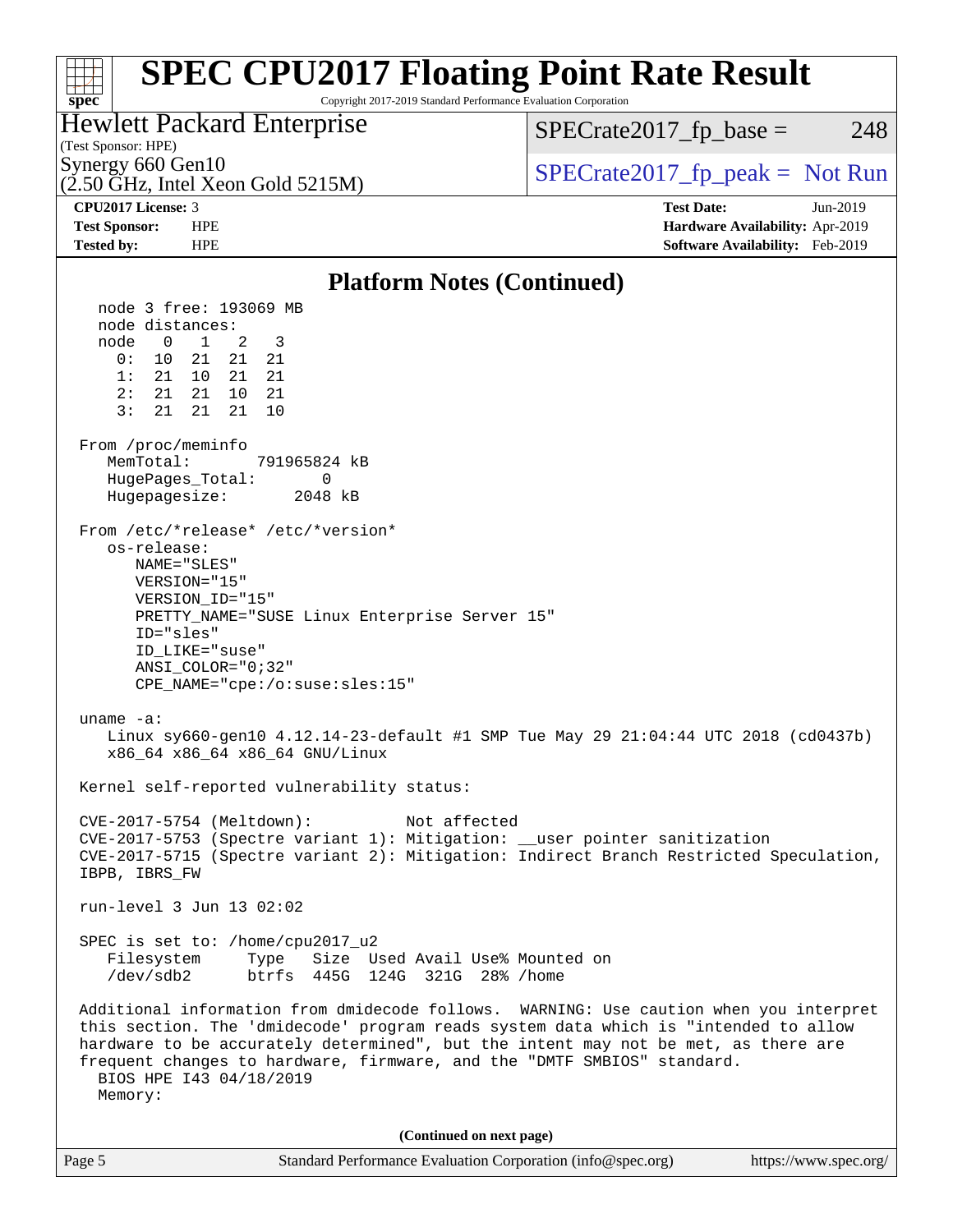## **[SPEC CPU2017 Floating Point Rate Result](http://www.spec.org/auto/cpu2017/Docs/result-fields.html#SPECCPU2017FloatingPointRateResult)**

Copyright 2017-2019 Standard Performance Evaluation Corporation

Hewlett Packard Enterprise

 $SPECTate2017_fp\_base = 248$ 

(Test Sponsor: HPE)

(2.50 GHz, Intel Xeon Gold 5215M)

Synergy 660 Gen10<br>  $SPECrate2017_fp\_peak = Not Run$ 

**[spec](http://www.spec.org/)**

 $\pm$ 

**[CPU2017 License:](http://www.spec.org/auto/cpu2017/Docs/result-fields.html#CPU2017License)** 3 **[Test Date:](http://www.spec.org/auto/cpu2017/Docs/result-fields.html#TestDate)** Jun-2019 **[Test Sponsor:](http://www.spec.org/auto/cpu2017/Docs/result-fields.html#TestSponsor)** HPE **[Hardware Availability:](http://www.spec.org/auto/cpu2017/Docs/result-fields.html#HardwareAvailability)** Apr-2019 **[Tested by:](http://www.spec.org/auto/cpu2017/Docs/result-fields.html#Testedby)** HPE **[Software Availability:](http://www.spec.org/auto/cpu2017/Docs/result-fields.html#SoftwareAvailability)** Feb-2019

#### **[Platform Notes \(Continued\)](http://www.spec.org/auto/cpu2017/Docs/result-fields.html#PlatformNotes)**

24x UNKNOWN NOT AVAILABLE

24x UNKNOWN NOT AVAILABLE 32 GB 2 rank 2933, configured at 2666

(End of data from sysinfo program)

#### **[Compiler Version Notes](http://www.spec.org/auto/cpu2017/Docs/result-fields.html#CompilerVersionNotes)**

| ==================================<br>CC 519.1bm_r(base) 538.imagick_r(base) 544.nab_r(base)                                                                                                                                                                                                                                                                                                                                                                                                                                                                         |  |  |  |  |  |
|----------------------------------------------------------------------------------------------------------------------------------------------------------------------------------------------------------------------------------------------------------------------------------------------------------------------------------------------------------------------------------------------------------------------------------------------------------------------------------------------------------------------------------------------------------------------|--|--|--|--|--|
| Intel(R) C Intel(R) 64 Compiler for applications running on Intel(R) 64,<br>Version 19.0.2.187 Build 20190117<br>Copyright (C) 1985-2019 Intel Corporation. All rights reserved.<br>----------------------------------                                                                                                                                                                                                                                                                                                                                               |  |  |  |  |  |
| CXXC 508.namd_r(base) 510.parest_r(base)                                                                                                                                                                                                                                                                                                                                                                                                                                                                                                                             |  |  |  |  |  |
| Intel(R) $C++$ Intel(R) 64 Compiler for applications running on Intel(R) 64,<br>Version 19.0.2.187 Build 20190117<br>Copyright (C) 1985-2019 Intel Corporation. All rights reserved.<br>__________________________________                                                                                                                                                                                                                                                                                                                                           |  |  |  |  |  |
| $CC$ 511.povray $r(base)$ 526.blender $r(base)$                                                                                                                                                                                                                                                                                                                                                                                                                                                                                                                      |  |  |  |  |  |
| Intel(R) $C++$ Intel(R) 64 Compiler for applications running on Intel(R) 64,<br>Version 19.0.2.187 Build 20190117<br>Copyright (C) 1985-2019 Intel Corporation. All rights reserved.<br>Intel(R) C Intel(R) 64 Compiler for applications running on Intel(R) 64,<br>Version 19.0.2.187 Build 20190117<br>Copyright (C) 1985-2019 Intel Corporation. All rights reserved.<br>_____________________________                                                                                                                                                            |  |  |  |  |  |
| FC 507.cactuBSSN r(base)                                                                                                                                                                                                                                                                                                                                                                                                                                                                                                                                             |  |  |  |  |  |
| Intel(R) $C++$ Intel(R) 64 Compiler for applications running on Intel(R) 64,<br>Version 19.0.2.187 Build 20190117<br>Copyright (C) 1985-2019 Intel Corporation. All rights reserved.<br>Intel(R) C Intel(R) 64 Compiler for applications running on Intel(R) 64,<br>Version 19.0.2.187 Build 20190117<br>Copyright (C) 1985-2019 Intel Corporation. All rights reserved.<br>$Intel(R)$ Fortran Intel(R) 64 Compiler for applications running on Intel(R)<br>64, Version 19.0.2.187 Build 20190117<br>Copyright (C) 1985-2019 Intel Corporation. All rights reserved. |  |  |  |  |  |
| (Continued on next page)                                                                                                                                                                                                                                                                                                                                                                                                                                                                                                                                             |  |  |  |  |  |

Page 6 Standard Performance Evaluation Corporation [\(info@spec.org\)](mailto:info@spec.org) <https://www.spec.org/>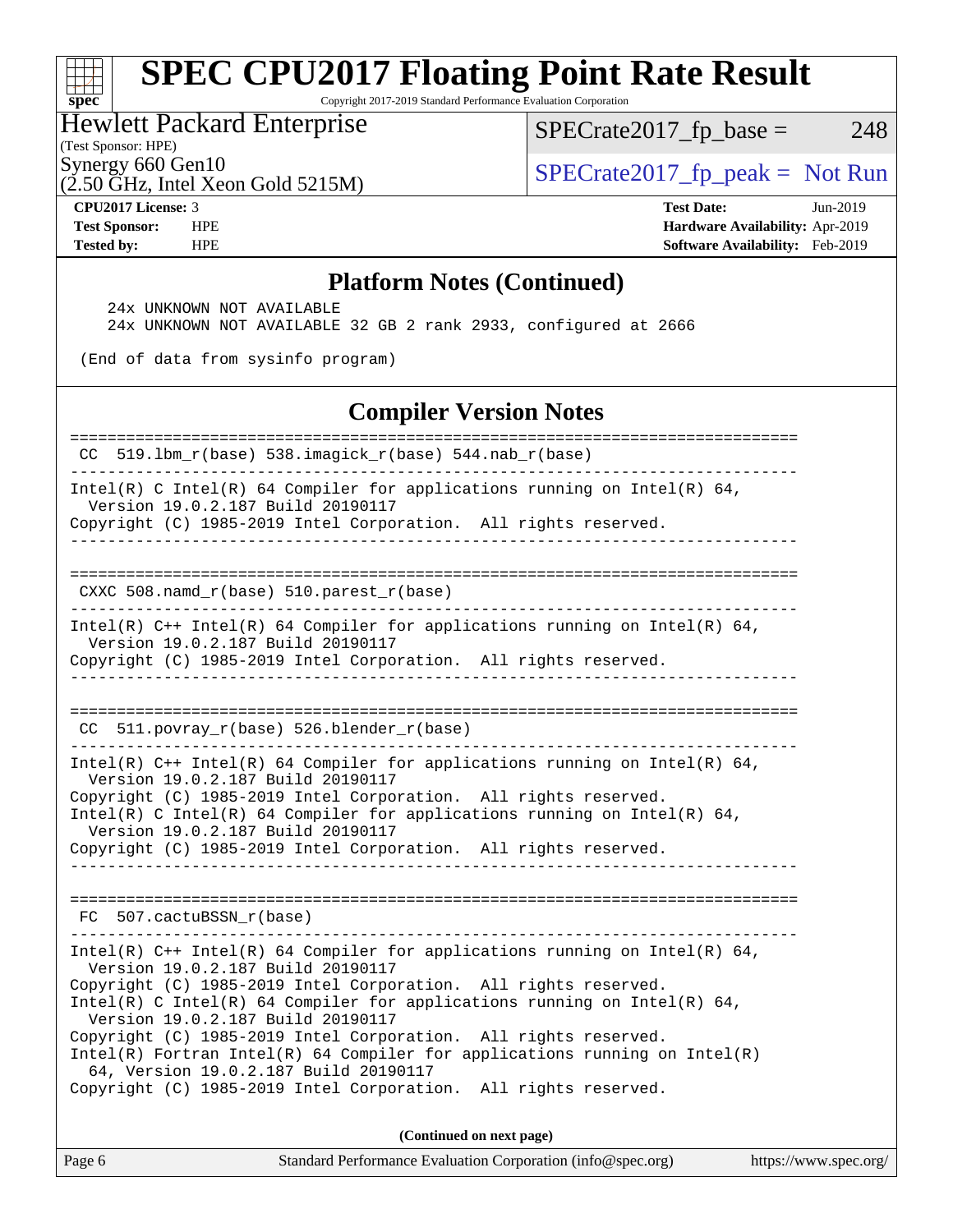| <b>SPEC CPU2017 Floating Point Rate Result</b><br>Copyright 2017-2019 Standard Performance Evaluation Corporation<br>$SDec^*$                                                                             |                                  |  |  |  |  |
|-----------------------------------------------------------------------------------------------------------------------------------------------------------------------------------------------------------|----------------------------------|--|--|--|--|
| <b>Hewlett Packard Enterprise</b>                                                                                                                                                                         | 248<br>$SPECrate2017fr base =$   |  |  |  |  |
| (Test Sponsor: HPE)<br>Synergy 660 Gen10<br>$(2.50 \text{ GHz}, \text{Intel Xeon Gold } 5215 \text{M})$                                                                                                   | $SPECTate2017$ fp peak = Not Run |  |  |  |  |
| CPU <sub>2017</sub> License: 3<br><b>Test Date:</b><br><b>Test Sponsor:</b><br><b>HPE</b><br>Hardware Availability: Apr-2019<br><b>Tested by:</b><br><b>Software Availability:</b> Feb-2019<br><b>HPE</b> |                                  |  |  |  |  |
| <b>Compiler Version Notes (Continued)</b>                                                                                                                                                                 |                                  |  |  |  |  |
|                                                                                                                                                                                                           |                                  |  |  |  |  |
| 503.bwaves_r(base) 549.fotonik3d_r(base) 554.roms_r(base)<br>FC.                                                                                                                                          |                                  |  |  |  |  |
| $Intel(R)$ Fortran Intel(R) 64 Compiler for applications running on Intel(R)<br>64, Version 19.0.2.187 Build 20190117<br>Copyright (C) 1985-2019 Intel Corporation. All rights reserved.                  |                                  |  |  |  |  |
| $CC$ 521.wrf_r(base) 527.cam4_r(base)                                                                                                                                                                     |                                  |  |  |  |  |
|                                                                                                                                                                                                           |                                  |  |  |  |  |

## **[Base Compiler Invocation](http://www.spec.org/auto/cpu2017/Docs/result-fields.html#BaseCompilerInvocation)**

[C benchmarks](http://www.spec.org/auto/cpu2017/Docs/result-fields.html#Cbenchmarks): [icc -m64 -std=c11](http://www.spec.org/cpu2017/results/res2019q3/cpu2017-20190625-15808.flags.html#user_CCbase_intel_icc_64bit_c11_33ee0cdaae7deeeab2a9725423ba97205ce30f63b9926c2519791662299b76a0318f32ddfffdc46587804de3178b4f9328c46fa7c2b0cd779d7a61945c91cd35)

[C++ benchmarks:](http://www.spec.org/auto/cpu2017/Docs/result-fields.html#CXXbenchmarks) [icpc -m64](http://www.spec.org/cpu2017/results/res2019q3/cpu2017-20190625-15808.flags.html#user_CXXbase_intel_icpc_64bit_4ecb2543ae3f1412ef961e0650ca070fec7b7afdcd6ed48761b84423119d1bf6bdf5cad15b44d48e7256388bc77273b966e5eb805aefd121eb22e9299b2ec9d9)

[Fortran benchmarks](http://www.spec.org/auto/cpu2017/Docs/result-fields.html#Fortranbenchmarks): [ifort -m64](http://www.spec.org/cpu2017/results/res2019q3/cpu2017-20190625-15808.flags.html#user_FCbase_intel_ifort_64bit_24f2bb282fbaeffd6157abe4f878425411749daecae9a33200eee2bee2fe76f3b89351d69a8130dd5949958ce389cf37ff59a95e7a40d588e8d3a57e0c3fd751)

[Benchmarks using both Fortran and C](http://www.spec.org/auto/cpu2017/Docs/result-fields.html#BenchmarksusingbothFortranandC): [ifort -m64](http://www.spec.org/cpu2017/results/res2019q3/cpu2017-20190625-15808.flags.html#user_CC_FCbase_intel_ifort_64bit_24f2bb282fbaeffd6157abe4f878425411749daecae9a33200eee2bee2fe76f3b89351d69a8130dd5949958ce389cf37ff59a95e7a40d588e8d3a57e0c3fd751) [icc -m64 -std=c11](http://www.spec.org/cpu2017/results/res2019q3/cpu2017-20190625-15808.flags.html#user_CC_FCbase_intel_icc_64bit_c11_33ee0cdaae7deeeab2a9725423ba97205ce30f63b9926c2519791662299b76a0318f32ddfffdc46587804de3178b4f9328c46fa7c2b0cd779d7a61945c91cd35)

[Benchmarks using both C and C++](http://www.spec.org/auto/cpu2017/Docs/result-fields.html#BenchmarksusingbothCandCXX): [icpc -m64](http://www.spec.org/cpu2017/results/res2019q3/cpu2017-20190625-15808.flags.html#user_CC_CXXbase_intel_icpc_64bit_4ecb2543ae3f1412ef961e0650ca070fec7b7afdcd6ed48761b84423119d1bf6bdf5cad15b44d48e7256388bc77273b966e5eb805aefd121eb22e9299b2ec9d9) [icc -m64 -std=c11](http://www.spec.org/cpu2017/results/res2019q3/cpu2017-20190625-15808.flags.html#user_CC_CXXbase_intel_icc_64bit_c11_33ee0cdaae7deeeab2a9725423ba97205ce30f63b9926c2519791662299b76a0318f32ddfffdc46587804de3178b4f9328c46fa7c2b0cd779d7a61945c91cd35)

[Benchmarks using Fortran, C, and C++:](http://www.spec.org/auto/cpu2017/Docs/result-fields.html#BenchmarksusingFortranCandCXX) [icpc -m64](http://www.spec.org/cpu2017/results/res2019q3/cpu2017-20190625-15808.flags.html#user_CC_CXX_FCbase_intel_icpc_64bit_4ecb2543ae3f1412ef961e0650ca070fec7b7afdcd6ed48761b84423119d1bf6bdf5cad15b44d48e7256388bc77273b966e5eb805aefd121eb22e9299b2ec9d9) [icc -m64 -std=c11](http://www.spec.org/cpu2017/results/res2019q3/cpu2017-20190625-15808.flags.html#user_CC_CXX_FCbase_intel_icc_64bit_c11_33ee0cdaae7deeeab2a9725423ba97205ce30f63b9926c2519791662299b76a0318f32ddfffdc46587804de3178b4f9328c46fa7c2b0cd779d7a61945c91cd35) [ifort -m64](http://www.spec.org/cpu2017/results/res2019q3/cpu2017-20190625-15808.flags.html#user_CC_CXX_FCbase_intel_ifort_64bit_24f2bb282fbaeffd6157abe4f878425411749daecae9a33200eee2bee2fe76f3b89351d69a8130dd5949958ce389cf37ff59a95e7a40d588e8d3a57e0c3fd751)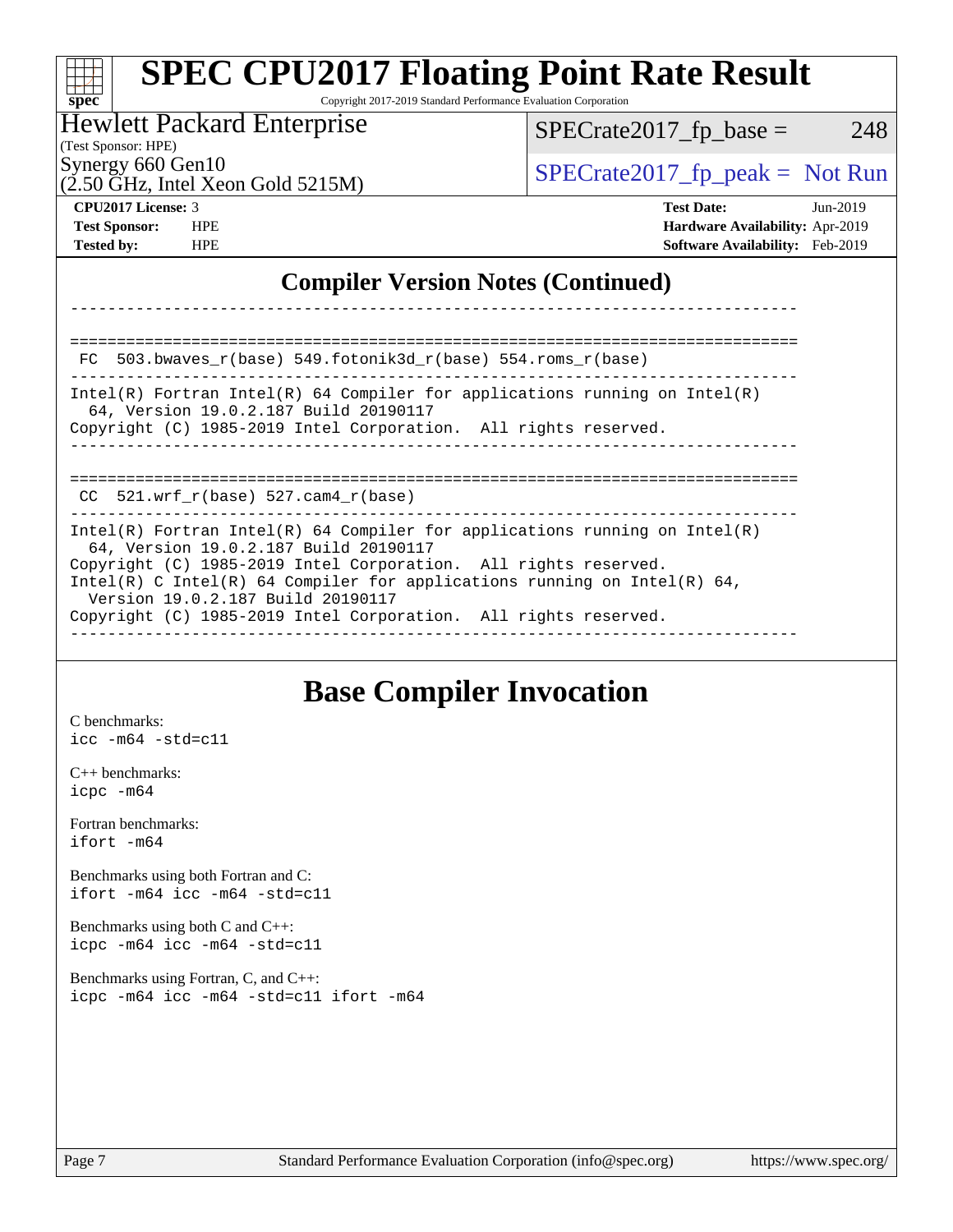#### H F [spec](http://www.spec.org/)<sup>\*</sup>

## **[SPEC CPU2017 Floating Point Rate Result](http://www.spec.org/auto/cpu2017/Docs/result-fields.html#SPECCPU2017FloatingPointRateResult)**

Copyright 2017-2019 Standard Performance Evaluation Corporation

#### Hewlett Packard Enterprise

 $SPECTate2017<sub>fr</sub> base = 248$ 

### (Test Sponsor: HPE)

(2.50 GHz, Intel Xeon Gold 5215M)

Synergy 660 Gen10<br>  $SPECrate2017$  fp\_peak = Not Run

**[CPU2017 License:](http://www.spec.org/auto/cpu2017/Docs/result-fields.html#CPU2017License)** 3 **[Test Date:](http://www.spec.org/auto/cpu2017/Docs/result-fields.html#TestDate)** Jun-2019 **[Test Sponsor:](http://www.spec.org/auto/cpu2017/Docs/result-fields.html#TestSponsor)** HPE **[Hardware Availability:](http://www.spec.org/auto/cpu2017/Docs/result-fields.html#HardwareAvailability)** Apr-2019 **[Tested by:](http://www.spec.org/auto/cpu2017/Docs/result-fields.html#Testedby)** HPE **[Software Availability:](http://www.spec.org/auto/cpu2017/Docs/result-fields.html#SoftwareAvailability)** Feb-2019

### **[Base Portability Flags](http://www.spec.org/auto/cpu2017/Docs/result-fields.html#BasePortabilityFlags)**

 503.bwaves\_r: [-DSPEC\\_LP64](http://www.spec.org/cpu2017/results/res2019q3/cpu2017-20190625-15808.flags.html#suite_basePORTABILITY503_bwaves_r_DSPEC_LP64) 507.cactuBSSN\_r: [-DSPEC\\_LP64](http://www.spec.org/cpu2017/results/res2019q3/cpu2017-20190625-15808.flags.html#suite_basePORTABILITY507_cactuBSSN_r_DSPEC_LP64) 508.namd\_r: [-DSPEC\\_LP64](http://www.spec.org/cpu2017/results/res2019q3/cpu2017-20190625-15808.flags.html#suite_basePORTABILITY508_namd_r_DSPEC_LP64) 510.parest\_r: [-DSPEC\\_LP64](http://www.spec.org/cpu2017/results/res2019q3/cpu2017-20190625-15808.flags.html#suite_basePORTABILITY510_parest_r_DSPEC_LP64) 511.povray\_r: [-DSPEC\\_LP64](http://www.spec.org/cpu2017/results/res2019q3/cpu2017-20190625-15808.flags.html#suite_basePORTABILITY511_povray_r_DSPEC_LP64) 519.lbm\_r: [-DSPEC\\_LP64](http://www.spec.org/cpu2017/results/res2019q3/cpu2017-20190625-15808.flags.html#suite_basePORTABILITY519_lbm_r_DSPEC_LP64) 521.wrf\_r: [-DSPEC\\_LP64](http://www.spec.org/cpu2017/results/res2019q3/cpu2017-20190625-15808.flags.html#suite_basePORTABILITY521_wrf_r_DSPEC_LP64) [-DSPEC\\_CASE\\_FLAG](http://www.spec.org/cpu2017/results/res2019q3/cpu2017-20190625-15808.flags.html#b521.wrf_r_baseCPORTABILITY_DSPEC_CASE_FLAG) [-convert big\\_endian](http://www.spec.org/cpu2017/results/res2019q3/cpu2017-20190625-15808.flags.html#user_baseFPORTABILITY521_wrf_r_convert_big_endian_c3194028bc08c63ac5d04de18c48ce6d347e4e562e8892b8bdbdc0214820426deb8554edfa529a3fb25a586e65a3d812c835984020483e7e73212c4d31a38223) 526.blender\_r: [-DSPEC\\_LP64](http://www.spec.org/cpu2017/results/res2019q3/cpu2017-20190625-15808.flags.html#suite_basePORTABILITY526_blender_r_DSPEC_LP64) [-DSPEC\\_LINUX](http://www.spec.org/cpu2017/results/res2019q3/cpu2017-20190625-15808.flags.html#b526.blender_r_baseCPORTABILITY_DSPEC_LINUX) [-funsigned-char](http://www.spec.org/cpu2017/results/res2019q3/cpu2017-20190625-15808.flags.html#user_baseCPORTABILITY526_blender_r_force_uchar_40c60f00ab013830e2dd6774aeded3ff59883ba5a1fc5fc14077f794d777847726e2a5858cbc7672e36e1b067e7e5c1d9a74f7176df07886a243d7cc18edfe67) 527.cam4\_r: [-DSPEC\\_LP64](http://www.spec.org/cpu2017/results/res2019q3/cpu2017-20190625-15808.flags.html#suite_basePORTABILITY527_cam4_r_DSPEC_LP64) [-DSPEC\\_CASE\\_FLAG](http://www.spec.org/cpu2017/results/res2019q3/cpu2017-20190625-15808.flags.html#b527.cam4_r_baseCPORTABILITY_DSPEC_CASE_FLAG) 538.imagick\_r: [-DSPEC\\_LP64](http://www.spec.org/cpu2017/results/res2019q3/cpu2017-20190625-15808.flags.html#suite_basePORTABILITY538_imagick_r_DSPEC_LP64) 544.nab\_r: [-DSPEC\\_LP64](http://www.spec.org/cpu2017/results/res2019q3/cpu2017-20190625-15808.flags.html#suite_basePORTABILITY544_nab_r_DSPEC_LP64) 549.fotonik3d\_r: [-DSPEC\\_LP64](http://www.spec.org/cpu2017/results/res2019q3/cpu2017-20190625-15808.flags.html#suite_basePORTABILITY549_fotonik3d_r_DSPEC_LP64) 554.roms\_r: [-DSPEC\\_LP64](http://www.spec.org/cpu2017/results/res2019q3/cpu2017-20190625-15808.flags.html#suite_basePORTABILITY554_roms_r_DSPEC_LP64)

**[Base Optimization Flags](http://www.spec.org/auto/cpu2017/Docs/result-fields.html#BaseOptimizationFlags)**

[C benchmarks](http://www.spec.org/auto/cpu2017/Docs/result-fields.html#Cbenchmarks):

[-xCORE-AVX2](http://www.spec.org/cpu2017/results/res2019q3/cpu2017-20190625-15808.flags.html#user_CCbase_f-xCORE-AVX2) [-ipo](http://www.spec.org/cpu2017/results/res2019q3/cpu2017-20190625-15808.flags.html#user_CCbase_f-ipo) [-O3](http://www.spec.org/cpu2017/results/res2019q3/cpu2017-20190625-15808.flags.html#user_CCbase_f-O3) [-no-prec-div](http://www.spec.org/cpu2017/results/res2019q3/cpu2017-20190625-15808.flags.html#user_CCbase_f-no-prec-div) [-qopt-prefetch](http://www.spec.org/cpu2017/results/res2019q3/cpu2017-20190625-15808.flags.html#user_CCbase_f-qopt-prefetch) [-ffinite-math-only](http://www.spec.org/cpu2017/results/res2019q3/cpu2017-20190625-15808.flags.html#user_CCbase_f_finite_math_only_cb91587bd2077682c4b38af759c288ed7c732db004271a9512da14a4f8007909a5f1427ecbf1a0fb78ff2a814402c6114ac565ca162485bbcae155b5e4258871) [-qopt-mem-layout-trans=4](http://www.spec.org/cpu2017/results/res2019q3/cpu2017-20190625-15808.flags.html#user_CCbase_f-qopt-mem-layout-trans_fa39e755916c150a61361b7846f310bcdf6f04e385ef281cadf3647acec3f0ae266d1a1d22d972a7087a248fd4e6ca390a3634700869573d231a252c784941a8) [C++ benchmarks:](http://www.spec.org/auto/cpu2017/Docs/result-fields.html#CXXbenchmarks) [-xCORE-AVX2](http://www.spec.org/cpu2017/results/res2019q3/cpu2017-20190625-15808.flags.html#user_CXXbase_f-xCORE-AVX2) [-ipo](http://www.spec.org/cpu2017/results/res2019q3/cpu2017-20190625-15808.flags.html#user_CXXbase_f-ipo) [-O3](http://www.spec.org/cpu2017/results/res2019q3/cpu2017-20190625-15808.flags.html#user_CXXbase_f-O3) [-no-prec-div](http://www.spec.org/cpu2017/results/res2019q3/cpu2017-20190625-15808.flags.html#user_CXXbase_f-no-prec-div) [-qopt-prefetch](http://www.spec.org/cpu2017/results/res2019q3/cpu2017-20190625-15808.flags.html#user_CXXbase_f-qopt-prefetch) [-ffinite-math-only](http://www.spec.org/cpu2017/results/res2019q3/cpu2017-20190625-15808.flags.html#user_CXXbase_f_finite_math_only_cb91587bd2077682c4b38af759c288ed7c732db004271a9512da14a4f8007909a5f1427ecbf1a0fb78ff2a814402c6114ac565ca162485bbcae155b5e4258871) [-qopt-mem-layout-trans=4](http://www.spec.org/cpu2017/results/res2019q3/cpu2017-20190625-15808.flags.html#user_CXXbase_f-qopt-mem-layout-trans_fa39e755916c150a61361b7846f310bcdf6f04e385ef281cadf3647acec3f0ae266d1a1d22d972a7087a248fd4e6ca390a3634700869573d231a252c784941a8) [Fortran benchmarks](http://www.spec.org/auto/cpu2017/Docs/result-fields.html#Fortranbenchmarks): [-xCORE-AVX2](http://www.spec.org/cpu2017/results/res2019q3/cpu2017-20190625-15808.flags.html#user_FCbase_f-xCORE-AVX2) [-ipo](http://www.spec.org/cpu2017/results/res2019q3/cpu2017-20190625-15808.flags.html#user_FCbase_f-ipo) [-O3](http://www.spec.org/cpu2017/results/res2019q3/cpu2017-20190625-15808.flags.html#user_FCbase_f-O3) [-no-prec-div](http://www.spec.org/cpu2017/results/res2019q3/cpu2017-20190625-15808.flags.html#user_FCbase_f-no-prec-div) [-qopt-prefetch](http://www.spec.org/cpu2017/results/res2019q3/cpu2017-20190625-15808.flags.html#user_FCbase_f-qopt-prefetch) [-ffinite-math-only](http://www.spec.org/cpu2017/results/res2019q3/cpu2017-20190625-15808.flags.html#user_FCbase_f_finite_math_only_cb91587bd2077682c4b38af759c288ed7c732db004271a9512da14a4f8007909a5f1427ecbf1a0fb78ff2a814402c6114ac565ca162485bbcae155b5e4258871) [-qopt-mem-layout-trans=4](http://www.spec.org/cpu2017/results/res2019q3/cpu2017-20190625-15808.flags.html#user_FCbase_f-qopt-mem-layout-trans_fa39e755916c150a61361b7846f310bcdf6f04e385ef281cadf3647acec3f0ae266d1a1d22d972a7087a248fd4e6ca390a3634700869573d231a252c784941a8) [-auto](http://www.spec.org/cpu2017/results/res2019q3/cpu2017-20190625-15808.flags.html#user_FCbase_f-auto) [-nostandard-realloc-lhs](http://www.spec.org/cpu2017/results/res2019q3/cpu2017-20190625-15808.flags.html#user_FCbase_f_2003_std_realloc_82b4557e90729c0f113870c07e44d33d6f5a304b4f63d4c15d2d0f1fab99f5daaed73bdb9275d9ae411527f28b936061aa8b9c8f2d63842963b95c9dd6426b8a) [-align array32byte](http://www.spec.org/cpu2017/results/res2019q3/cpu2017-20190625-15808.flags.html#user_FCbase_align_array32byte_b982fe038af199962ba9a80c053b8342c548c85b40b8e86eb3cc33dee0d7986a4af373ac2d51c3f7cf710a18d62fdce2948f201cd044323541f22fc0fffc51b6) [Benchmarks using both Fortran and C](http://www.spec.org/auto/cpu2017/Docs/result-fields.html#BenchmarksusingbothFortranandC): [-xCORE-AVX2](http://www.spec.org/cpu2017/results/res2019q3/cpu2017-20190625-15808.flags.html#user_CC_FCbase_f-xCORE-AVX2) [-ipo](http://www.spec.org/cpu2017/results/res2019q3/cpu2017-20190625-15808.flags.html#user_CC_FCbase_f-ipo) [-O3](http://www.spec.org/cpu2017/results/res2019q3/cpu2017-20190625-15808.flags.html#user_CC_FCbase_f-O3) [-no-prec-div](http://www.spec.org/cpu2017/results/res2019q3/cpu2017-20190625-15808.flags.html#user_CC_FCbase_f-no-prec-div) [-qopt-prefetch](http://www.spec.org/cpu2017/results/res2019q3/cpu2017-20190625-15808.flags.html#user_CC_FCbase_f-qopt-prefetch) [-ffinite-math-only](http://www.spec.org/cpu2017/results/res2019q3/cpu2017-20190625-15808.flags.html#user_CC_FCbase_f_finite_math_only_cb91587bd2077682c4b38af759c288ed7c732db004271a9512da14a4f8007909a5f1427ecbf1a0fb78ff2a814402c6114ac565ca162485bbcae155b5e4258871) [-qopt-mem-layout-trans=4](http://www.spec.org/cpu2017/results/res2019q3/cpu2017-20190625-15808.flags.html#user_CC_FCbase_f-qopt-mem-layout-trans_fa39e755916c150a61361b7846f310bcdf6f04e385ef281cadf3647acec3f0ae266d1a1d22d972a7087a248fd4e6ca390a3634700869573d231a252c784941a8) [-auto](http://www.spec.org/cpu2017/results/res2019q3/cpu2017-20190625-15808.flags.html#user_CC_FCbase_f-auto) [-nostandard-realloc-lhs](http://www.spec.org/cpu2017/results/res2019q3/cpu2017-20190625-15808.flags.html#user_CC_FCbase_f_2003_std_realloc_82b4557e90729c0f113870c07e44d33d6f5a304b4f63d4c15d2d0f1fab99f5daaed73bdb9275d9ae411527f28b936061aa8b9c8f2d63842963b95c9dd6426b8a) [-align array32byte](http://www.spec.org/cpu2017/results/res2019q3/cpu2017-20190625-15808.flags.html#user_CC_FCbase_align_array32byte_b982fe038af199962ba9a80c053b8342c548c85b40b8e86eb3cc33dee0d7986a4af373ac2d51c3f7cf710a18d62fdce2948f201cd044323541f22fc0fffc51b6) [Benchmarks using both C and C++](http://www.spec.org/auto/cpu2017/Docs/result-fields.html#BenchmarksusingbothCandCXX): [-xCORE-AVX2](http://www.spec.org/cpu2017/results/res2019q3/cpu2017-20190625-15808.flags.html#user_CC_CXXbase_f-xCORE-AVX2) [-ipo](http://www.spec.org/cpu2017/results/res2019q3/cpu2017-20190625-15808.flags.html#user_CC_CXXbase_f-ipo) [-O3](http://www.spec.org/cpu2017/results/res2019q3/cpu2017-20190625-15808.flags.html#user_CC_CXXbase_f-O3) [-no-prec-div](http://www.spec.org/cpu2017/results/res2019q3/cpu2017-20190625-15808.flags.html#user_CC_CXXbase_f-no-prec-div) [-qopt-prefetch](http://www.spec.org/cpu2017/results/res2019q3/cpu2017-20190625-15808.flags.html#user_CC_CXXbase_f-qopt-prefetch) [-ffinite-math-only](http://www.spec.org/cpu2017/results/res2019q3/cpu2017-20190625-15808.flags.html#user_CC_CXXbase_f_finite_math_only_cb91587bd2077682c4b38af759c288ed7c732db004271a9512da14a4f8007909a5f1427ecbf1a0fb78ff2a814402c6114ac565ca162485bbcae155b5e4258871) [-qopt-mem-layout-trans=4](http://www.spec.org/cpu2017/results/res2019q3/cpu2017-20190625-15808.flags.html#user_CC_CXXbase_f-qopt-mem-layout-trans_fa39e755916c150a61361b7846f310bcdf6f04e385ef281cadf3647acec3f0ae266d1a1d22d972a7087a248fd4e6ca390a3634700869573d231a252c784941a8) [Benchmarks using Fortran, C, and C++:](http://www.spec.org/auto/cpu2017/Docs/result-fields.html#BenchmarksusingFortranCandCXX) [-xCORE-AVX2](http://www.spec.org/cpu2017/results/res2019q3/cpu2017-20190625-15808.flags.html#user_CC_CXX_FCbase_f-xCORE-AVX2) [-ipo](http://www.spec.org/cpu2017/results/res2019q3/cpu2017-20190625-15808.flags.html#user_CC_CXX_FCbase_f-ipo) [-O3](http://www.spec.org/cpu2017/results/res2019q3/cpu2017-20190625-15808.flags.html#user_CC_CXX_FCbase_f-O3) [-no-prec-div](http://www.spec.org/cpu2017/results/res2019q3/cpu2017-20190625-15808.flags.html#user_CC_CXX_FCbase_f-no-prec-div) [-qopt-prefetch](http://www.spec.org/cpu2017/results/res2019q3/cpu2017-20190625-15808.flags.html#user_CC_CXX_FCbase_f-qopt-prefetch) [-ffinite-math-only](http://www.spec.org/cpu2017/results/res2019q3/cpu2017-20190625-15808.flags.html#user_CC_CXX_FCbase_f_finite_math_only_cb91587bd2077682c4b38af759c288ed7c732db004271a9512da14a4f8007909a5f1427ecbf1a0fb78ff2a814402c6114ac565ca162485bbcae155b5e4258871) [-qopt-mem-layout-trans=4](http://www.spec.org/cpu2017/results/res2019q3/cpu2017-20190625-15808.flags.html#user_CC_CXX_FCbase_f-qopt-mem-layout-trans_fa39e755916c150a61361b7846f310bcdf6f04e385ef281cadf3647acec3f0ae266d1a1d22d972a7087a248fd4e6ca390a3634700869573d231a252c784941a8) [-auto](http://www.spec.org/cpu2017/results/res2019q3/cpu2017-20190625-15808.flags.html#user_CC_CXX_FCbase_f-auto) [-nostandard-realloc-lhs](http://www.spec.org/cpu2017/results/res2019q3/cpu2017-20190625-15808.flags.html#user_CC_CXX_FCbase_f_2003_std_realloc_82b4557e90729c0f113870c07e44d33d6f5a304b4f63d4c15d2d0f1fab99f5daaed73bdb9275d9ae411527f28b936061aa8b9c8f2d63842963b95c9dd6426b8a) [-align array32byte](http://www.spec.org/cpu2017/results/res2019q3/cpu2017-20190625-15808.flags.html#user_CC_CXX_FCbase_align_array32byte_b982fe038af199962ba9a80c053b8342c548c85b40b8e86eb3cc33dee0d7986a4af373ac2d51c3f7cf710a18d62fdce2948f201cd044323541f22fc0fffc51b6)